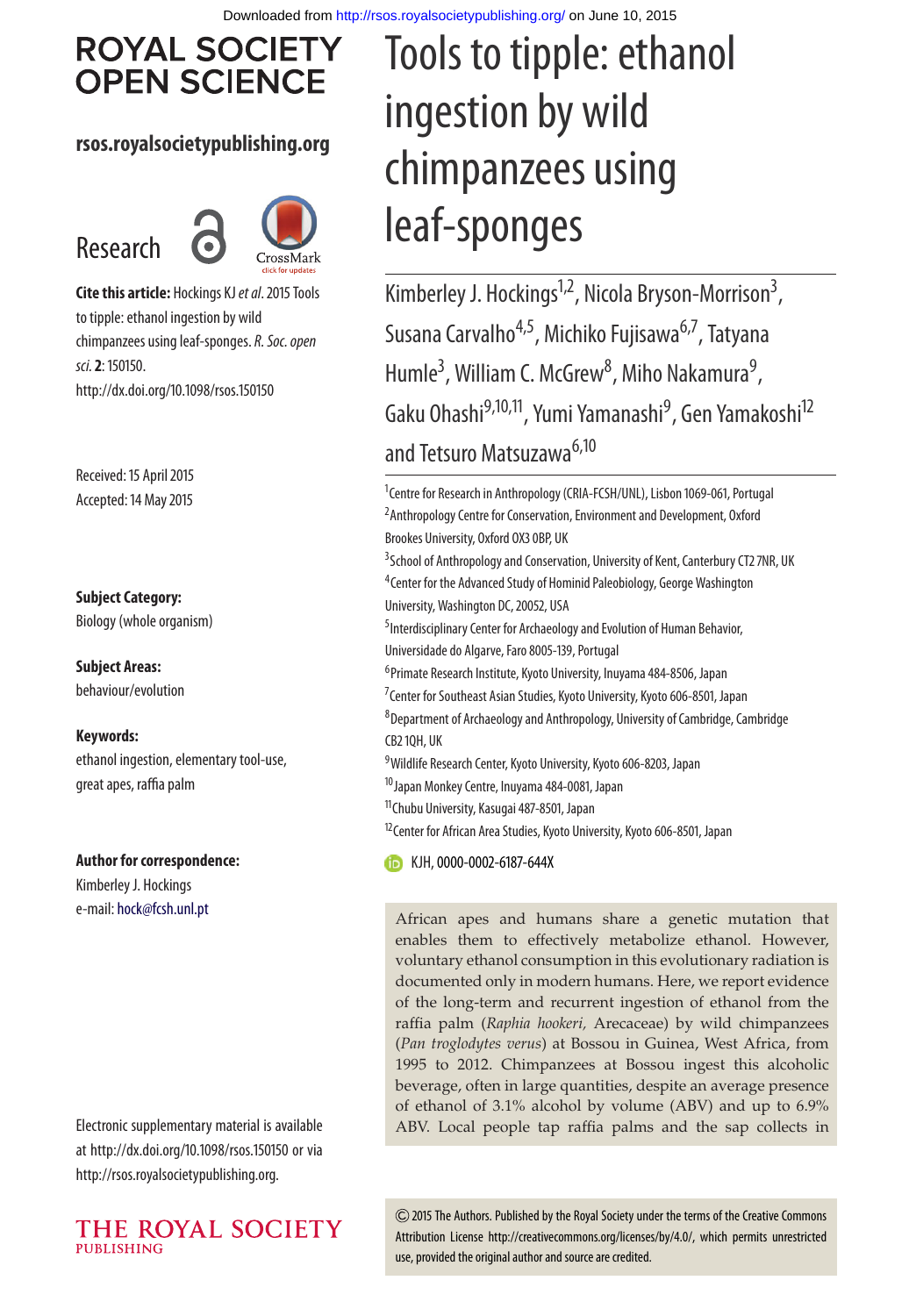plastic containers, and chimpanzees use elementary technology—a leafy tool—to obtain this fermenting sap. These data show that ethanol does not act as a deterrent to feeding in this community of wild apes, supporting the idea that the last common ancestor of living African apes and modern humans was not averse to ingesting foods containing ethanol.

## 1. Background

The 'drunken monkey hypothesis' states that natural selection favoured those primates with an attraction to ethanol (commonly referred to as alcohol) because it was associated with proximate benefits (e.g. acting as an appetite stimulant or a cue to finding fruit, or as an unavoidable consequence of a frugivorous diet, etc.), consequently increasing caloric gains [\[1,](#page-5-0)[2\]](#page-5-1). Anecdotes about wild non-human primates ingesting ethanol abound, although most remain non-validated, with few exceptions. The slow loris (*Nycticebus coucang*) ingests fermented nectar (of up to 3.8% ethanol content) from the Bertam palm (*Eugeissona tristis*) [\[3\]](#page-5-2). Introduced green monkeys, *Chlorocebus sabaeus*, on St Kitts target tourist cocktails, although quantitative behavioural data examining ethanol consumption have been published only on captive monkeys in a nearby facility [\[4,](#page-5-3)[5\]](#page-5-4). Empirical data on primate ethanol ingestion in nature are required to examine the conditions that might favour ethanol consumption in primates, for example as a by-product of frugivory [\[6\]](#page-5-5). However, Milton [\[7\]](#page-5-6) argued based on questionnaires on primate feeding behaviour directed at field primatologists that primates are not attracted to, and rarely eat, over-ripe fruit (which contain higher levels of ethanol than unripe or ripe fruit [\[8\]](#page-5-7)), and so intoxication in the wild is almost non-existent.

Despite the apparent rarity of ethanol ingestion among non-human primates in nature, ethanol consumption occurs in every modern human society that has access to fermentable raw materials [\[9\]](#page-5-8). Hence, it has been suggested that ethanol ingestion provided an adaptive benefit to human ancestors, and by extension, perhaps also other apes. From different points in the approximately 70 Myr of primate evolution, Carrigan *et al.* [\[10\]](#page-5-9) resurrected ancestral alcohol dehydrogenase 4 enzymes (an enzyme expressed in the upper gastrointestinal tract) and identified a single mutation occurring about 10 Ma, when the last common ancestor of living African apes and modern humans [\[11\]](#page-5-10) experienced a genetic mutation that increased by 40-fold the rate that ethanol was metabolized. Our observational study details habitual (i.e. occurs repeatedly in several individuals) ethanol consumption among Bossou chimpanzees in West Africa, thus bolstering this molecular finding by demonstrating that ethanol does not act as a deterrent to feeding in this community of wild apes.

## 2. Methods

Raffia palms, which occur naturally in seasonally flooded areas [\[12\]](#page-5-11), are traditionally tapped by humans close to the crown of mature palms, which produces fermented palm sap year-round [\[13\]](#page-5-12). The natural sugars in the palm sap quickly ferment into ethanol. Villagers at Bossou, Guinea install a modified plastic container (of 5–30 l volume) to collect the dripping sap, and then cover the container with leaves to avoid contamination. The tappers collect all the fermented sap from the container in the early morning (06.00– 08.00 h) and late afternoon (16.00–18.00 h), and it is usually consumed quickly (i.e. within 24 h) without processing.

Local harvesters are fully aware of the increased risks of tapping raffia palms within the chimpanzees' home range area, but do not remain in proximity to the palm throughout the day, making it difficult to guard against chimpanzee feeding. Over the years, Bossou researchers have witnessed chimpanzees ingesting the palm sap; several individuals sometimes take part in a single drinking session. Each individual was coded for only one event per session (for independence of data-points). We defined a drinking *event* from when an individual inserted a drinking tool into the container until that individual ceased drinking and descended to the ground. We defined a drinking *session* from when the first individual of a party started to drink until the last remaining chimpanzee at the top of the crown ceased drinking and descended the palm. Within a drinking session, we analysed drinking events per individual. Individuals of 12 years and older were classified as adults, and individuals aged less than 12 years were classed as immatures [\[14\]](#page-5-13). Infants (0–3 years) were excluded from all analyses, as they did not make and use their own drinking tools [\[15\]](#page-5-14). The duration of drinking events was included only if we saw the complete drinking event. We did not test individual differences in palm sap ingestion, as the number of observations per individual was too low.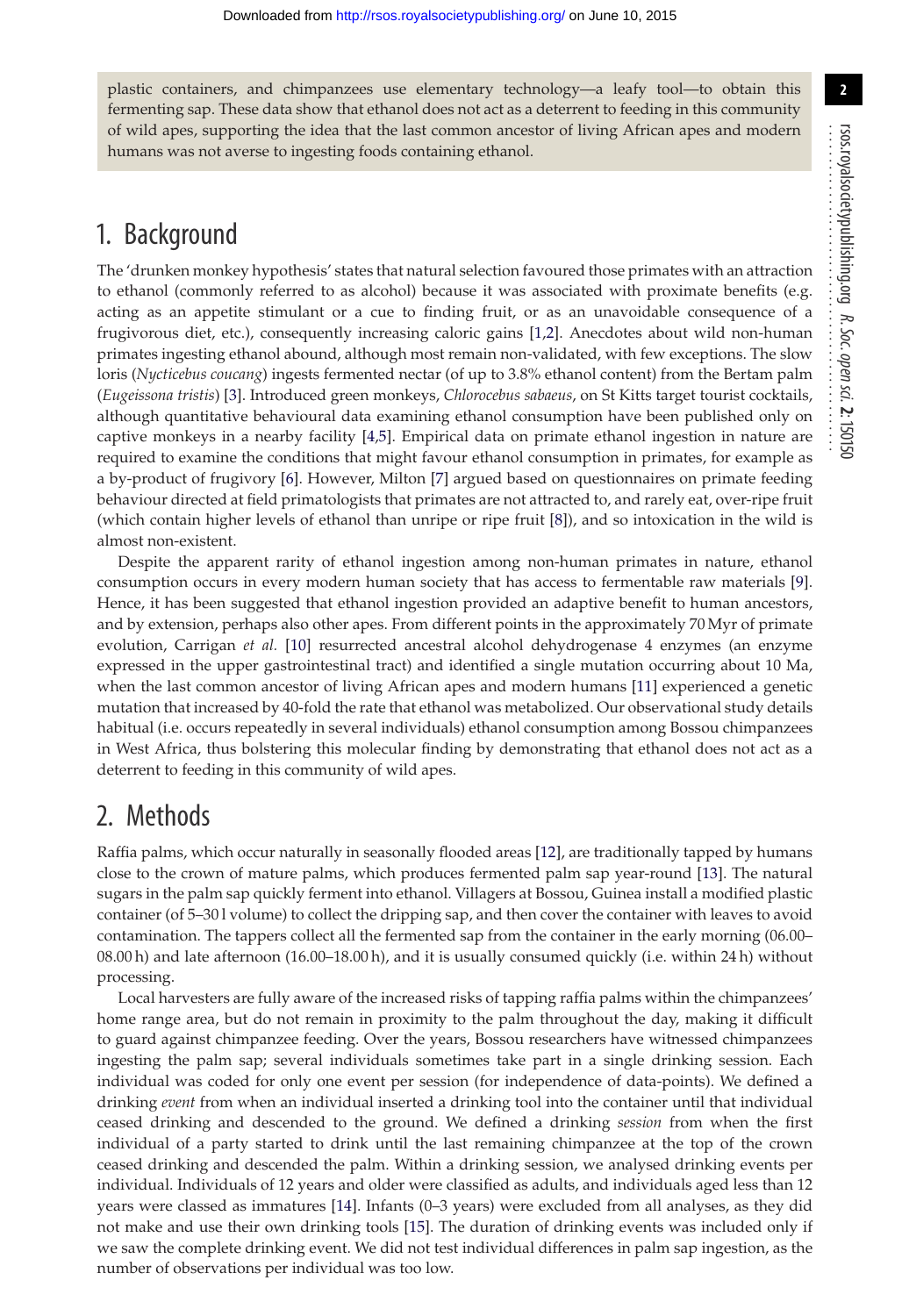

<span id="page-2-0"></span>**Figure 1.** Box plot (showing maximum and minimum values as whiskers above and below the central rectangle which spans the first quartile to the third quartile; the segment inside the rectangle shows the median, and outliers are open circles) for % alcohol by volume (ABV) of palmsap from 16 raffia palms, collected at 2 h intervals (i.e. 08.00–18.00 h) throughout the day. Data presented in [figure 1](#page-2-0)come from 88 samples (maximum of six samples collected daily per raffia palm; data were unavailable for only eight of 96 samples that could have been collected, see electronic supplementary material, table S1). Sap sampled at 08.00 h had accumulated overnight, about 14 h after the previous batch of fermented sap was harvested. Following the morning harvest, fresh sap accumulated in the container until the evening harvest.

Chimpanzees use leaves as tools in various contexts. To ingest fluids, chimpanzees often use leafy tools, a technique that is ubiquitous among wild chimpanzee communities [\[16\]](#page-5-15). An individual detaches leaves, and then folds or crumples them inside the mouth to produce a drinking tool, i.e. a leaf-fold, leaf-scoop or a leaf-sponge [\[17](#page-5-16)[,18\]](#page-5-17). The tool is immersed in the fluid, then retrieved and inserted into the mouth for compressive extraction between the tongue and palate [\[19\]](#page-5-18). We analysed 12 drinking events from video-clips (from seven individuals FF, YL, JJ, VI, Yo, Jr, Ju, over six sessions) in which the drinking individual was clearly observable, to calculate the rate of drinking (i.e. how many dips per min). Adults averaged 9.25 dips min−<sup>1</sup> (*<sup>n</sup>* <sup>=</sup> 9, s.d.: 2.21) and immatures averaged 9.7 dips min−<sup>1</sup> (*<sup>n</sup>* <sup>=</sup> 3, s.d.: 4.40). Tonooka [\[17\]](#page-5-16) calculated that in each drinking action, an individual (age-classes combined) sucked-up approximately 10 ml of water using a leaf tool, but the range was probably 10–50 ml per dip [\[15,](#page-5-14)[19\]](#page-5-18). For calculations, we use the 10 ml value as a conservative measure of fluid obtained per dip. However, as leafy tools made by immatures were less efficient than those of adults (tended to be smaller and carry a smaller volume of water) [\[15](#page-5-14)[,18,](#page-5-17)[19\]](#page-5-18), we used data only from adult individuals for subsequent analyses. We estimated how many dips an adult individual made based on the duration of the drinking event (i.e. drinking duration in minutes multiplied by 9.25).

We calculated the ethanol content (% alcohol by volume (% ABV)) of palm sap using refractometer (Zeiss) and hydrometer (SG) readings from 16 raffia trees occurring within the chimpanzees' home range. We collected samples at times when chimpanzees usually obtained the accumulated sap. Typical accuracy of these instruments is generally  $\pm 0.5\%$  ABV. We took all measurements within the temperature limits of the refractometer and avoided direct sunlight. For each sample, 100 ml of palm sap was collected *in situ* at the morning harvest (06.00–08.00 h), and every 2 h thereafter, until the evening harvest (16.00–18.00 h), and hydrometer and refractometer readings were taken immediately. To ensure that calculations of ethanol quantities ingested by chimpanzees represented the time of day a chimpanzee drinking session occurred, we divided time of day into two categories: (i) high ethanol—08.00, 16.00, 18.00 h, where sap averaged more than 3% ethanol, and (ii) low ethanol—10.00– 14.00 h where sap averaged below 3% [\(figure 1\)](#page-2-0). During the high ethanol time of day, sap averaged 3.5% ABV. During the low ethanol time of day, sap averaged 2.8% ABV. For each adult fermented palm sap drinking event for which drinking duration data were available  $(n = 28)$ , we calculated the approximate amount of ethanol ingested by each individual (ml). Means are presented with standard errors.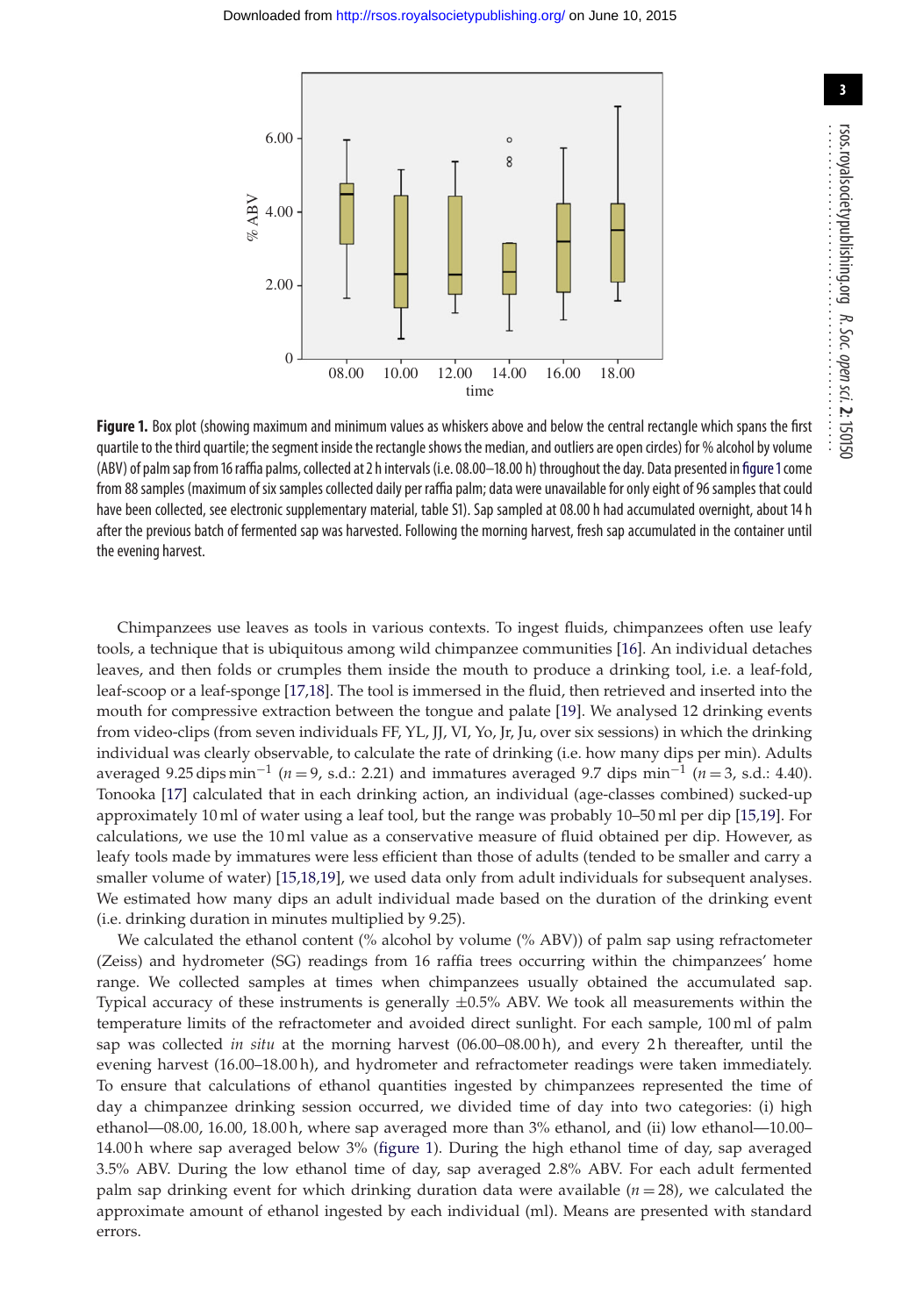

<span id="page-3-0"></span>**Figure 2.** Adult male chimpanzee (FF) uses a leaf tool to drink raffia sap from a container (see also electronic supplementary material, video S1): (a) FF inserts right hand holding the leaf tool into the fermented palm sap container, (b) retrieves the leaf tool that is soaked in fermented palm sap and (c) transfers the soaked leaf tool to his mouth to drink the palm sap it carries (photos by M. Nakamura, 28 December 1996, see electronic supplementary material, table S2, session 2).

## 3. Results

The ethanol content of palm sap collected from 16 raffia palms within the Bossou chimpanzees' home range averaged  $3.1 \pm 0.2\%$  ABV. Between 06.00 and 18.00 h, the maximum ethanol content recorded was 6.9% ABV [\(figure 1\)](#page-2-0). The elapsed time since the sap in the container had last been collected influenced the ethanol content of the sap (i.e. the ethanol content of sap draining into the container continued to increase after the early morning or late afternoon collection; electronic supplementary material, table S1), but trees also varied significantly (repeated-measures ANOVA: time:  $F_{5,67} = 5.42$ ,  $p < 0.001$ ; tree:  $F_{15,67} = 18.16$ ,  $p < 0.001$ ).

Over 17 years, we observed 51 fermented palm sap drinking events recorded during 20 drinking sessions involving 13 adult and immature individuals (electronic supplementary material, table S2). Chimpanzees always used a leaf tool to drink, making a crushed or folded leaf 'sponge' from the leaves placed as a protective covering by villagers or from plants growing nearby. This absorbent extractive tool was dipped into the small opening of the fermented palm sap container (see [\[19\]](#page-5-18) for an ethogram of leaf tool-use), then retrieved and put into the mouth for drinking. Individuals either co-drank, with drinkers alternating dips of their leaf-sponges into the fermented palm sap [\[20\]](#page-5-19), or one individual monopolized the container [\(figure 2](#page-3-0) and electronic supplementary video S1, also see [\[21\]](#page-5-20)), while others waited their turn. Thirteen of 26 adult and immature individuals present in the Bossou community between 1995 and 2012 (excluding infants) were never seen ingesting palm sap (see [\[21\]](#page-5-20) for Bossou lineage).

Chimpanzees drank palm sap at a rate of 0.18 sessions  $100 h^{-1}$  (i.e. three drinking sessions were observed in 1673 h of observation over a 12-month period) [\[22\]](#page-5-21). Drinking sessions occurred across months and seasons and at various times of the day (from 07.00 to 17.54 h), with no evidence of chimpanzees ingesting palm sap at night. Adult individuals averaged  $9.25 \pm 0.74$  dips per min (calculated from nine video-clips of independent drinking events). Adult drinking events ranged from 50 to 1920 s (mean:  $636 s \pm 103$ ,  $n = 28$  events, six individuals), with individuals averaging  $1.0 \pm 0.21$  of fermented palm sap per drinking event  $(n = 28; \text{range} = 0.1–3.01)$ . Males accounted for 34 of the 51 events; however, one adult male in particular (FF) accounted for 14 of 51 events (electronic supplementary material, table S2). The amount of ethanol ingested per event ranged from about 2.5 to 84.9 ml (electronic supplementary material, table S2), with no sex difference (males: mean =  $31.3 \pm 5.3$ ; females: mean = 25.1  $\pm$  11.8; one-way ANOVA:  $F_{1,26} = 0.319$ ,  $p = 0.57$ ). An individual that ingested a small quantity of palm sap in one drinking event could ingest a greater quantity in other events, and an individual that ingested a high quantity in one event was not averse to ingesting ethanol again shortly thereafter (electronic supplementary material, table S2).

### 4. Discussion

We document the first quantitative assessment of chimpanzees ingesting ethanol in the wild. Chimpanzees ingest fermented palm sap at Bossou rarely, but habitually. They use leaves to soak up and drink the sap, and like other chimpanzee communities that produce tools for drinking (e.g. mosssponging at Budongo, Uganda [\[23\]](#page-5-22)), the behaviour is consistent with some degree of social transmission [\[16\]](#page-5-15). All age and sex classes ingested palm sap, and there was no sex bias in the quantity of ethanol ingested during a feeding event. In addition, there does not appear to be a pattern in the amounts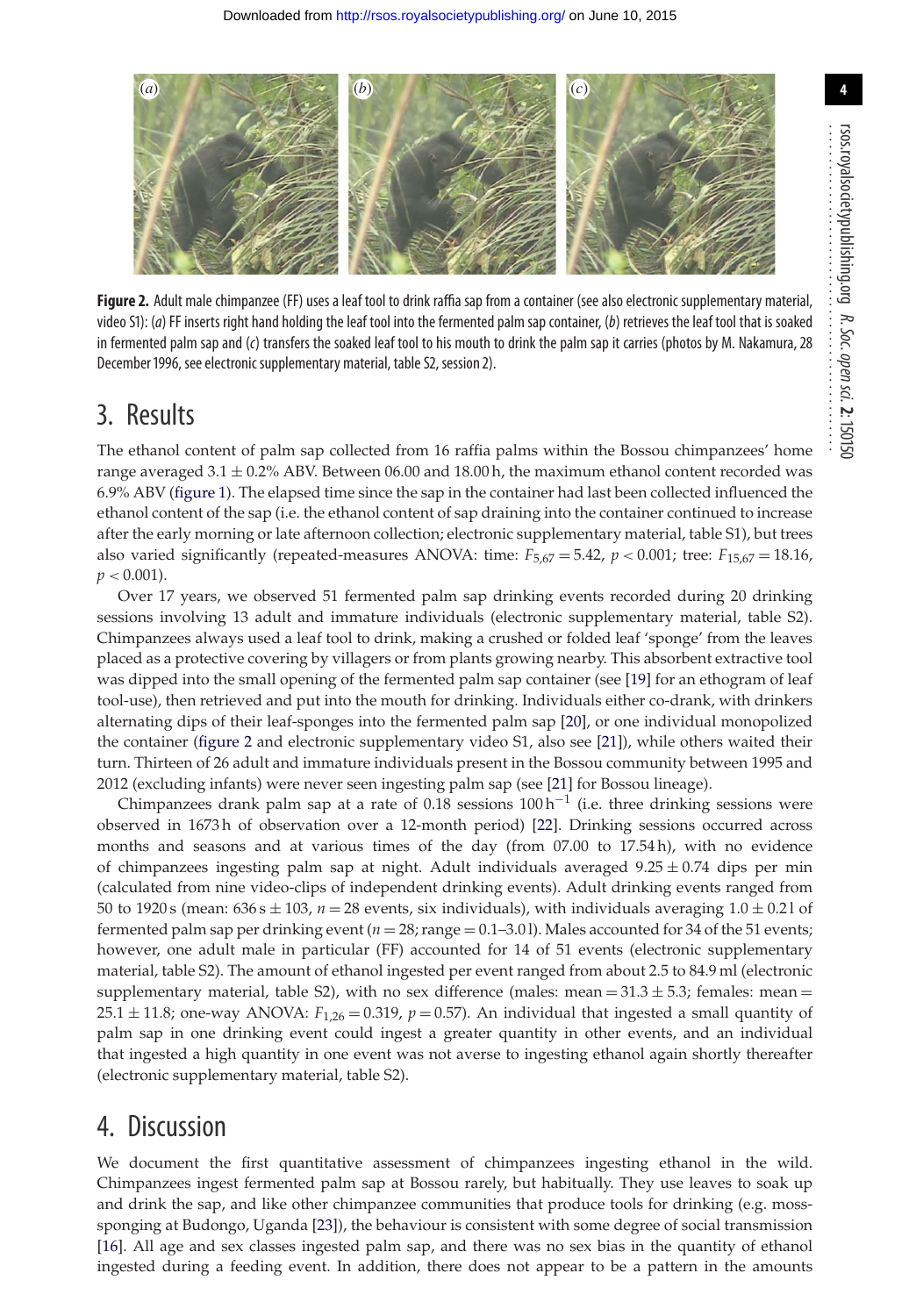ingested by the same individual in different events. Some of the chimpanzees at Bossou consumed significant quantities of ethanol and displayed behavioural signs of inebriation. Researchers rarely collected detailed behavioural data before versus after exposure to ethanol, but some drinkers rested directly after imbibing fermented sap.

Fruits ferment naturally and regular ethanol consumption in the wild may be an unavoidable consequence of a frugivorous lifestyle. In the cases documented here, chimpanzees drank the fermented sap of raffia, and hence ethanol consumption was not a direct by-product of frugivory. Furthermore, raffia palm sap drinking is opportunistic, relying on a person having installed the specialized equipment to drain the sap from a mature palm. Other factors beyond the apes' control limit its exposure to fermented palm sap: raffia palms are scarce within the chimpanzees' core range (being mostly found in wetter areas of their range), and while a palm may produce fermented sap for several weeks, it dies after production.

Raffia sap has a rich composition of vitamins and minerals [\[24\]](#page-5-23), and provides energy in the form of sugars, mostly sucrose and glucose. The simple sugar content [\[25\]](#page-5-24), approximately 10%, makes it sweet and palatable, even with ethanol. The raffia palm sap ferments very quickly and the ethanol produces a distinctive odour and taste. Nonetheless, we observed individuals repeatedly consuming fermented palm sap—often in large quantities—suggesting that accidental ethanol ingestion is unlikely. Our results clearly indicate that ethanol is not an absolute deterrent to chimpanzee feeding in this community. An experimental trial to provide chimpanzees with access to fermenting and non-fermenting palm sap is needed to test if gustation is a straightforward proximate explanation for the fermented palm sap ingestion (i.e. whether ethanol is an attractant).

Chimpanzees are intelligent, highly dextrous and variably technical; they use tools to access hardto-reach food sources [\[26,](#page-5-25)[27\]](#page-5-26). Lacking natural containers, Bossou chimpanzees use leaf tools to access fermented palm sap that has been tapped by people, and show no evidence of being able to obtain sap without human affordance. However, wild sources of ethanol (including fermented fruits and nectars) are available to chimpanzees, as for other primates [\[2](#page-5-1)[,3\]](#page-5-2), but quantitative measurements of ethanol coupled with direct observations of feeding behaviour are as yet lacking. Unlike examples of primates ingesting anthropogenic sources of ethanol elsewhere, such as introduced green monkeys at St Kitts targeting tourist cocktails, chimpanzee attraction to fermented palm sap at Bossou does not result from former provisioning of ethanol by local people.

Carrigan *et al.* [\[10\]](#page-5-9) suggest that an enhanced ability to metabolize ethanol in the last common ancestor of living African apes and humans may have arisen from a more terrestrial lifestyle with its increased likelihood of encountering fermenting fruits on the ground. Apes rarely feed on fleshy fruits after they have fallen to the ground, although some fruit species, such as *Parinari* spp. and *Treculia africana*, are often gathered by chimpanzees from the ground and eaten [\[28–](#page-5-27)[30\]](#page-5-28). Data on ethanol ingestion (if present) among gorillas (*Gorilla gorilla*) and bonobos (*Pan paniscus*) would be useful to understand the conditions that favoured this molecular adaptation. Further palaeogenetic and ethological research may offer insight into potential subspecies and interpopulation differences in chimpanzees' ability to oxidize ethanol [\[10\]](#page-5-9). Relevant are the roles of different alcohol dehydrogenases [\[31\]](#page-5-29), the ethanol content of different fruits that vary in their defences against fermentation, and chimpanzee strategies when foraging on foods containing ethanol (i.e. their importance in the diet or role as fallback foods). Examination of these factors should allow further specific testing of the 'drunken monkey hypothesis'.

Ethics. All research involving wild chimpanzees was non-invasive and strictly adhered to ethics guidelines detailed by the Association for the Study of Animal Behaviour (UK), and the ethical committee at the Center for African Area Studies at Kyoto University. Permission to carry out this fieldwork was granted by the Direction Nationale de la Recherche Scientifique et de l'Innovation Technologique (DNRSIT) and Institut de Recherche Environnementale de Bossou (IREB), and adheres to the legal requirements of the Republic of Guinea in which the research was conducted. Data accessibility. Data can be found in the electronic supplementary material.

Authors' contributions. K.H., W.M. and T.M. conceived and designed the study; K.H., N.B.M., S.C., M.F., T.H., M.N., G.O., Y.Y., G.Y. and T.M. collected the field data; K.H. analysed the data and drafted the manuscript; W.M. helped draft the manuscript; all authors revised the article critically for intellectual content and gave final approval for publication. Competing interests. We have no competing interests.

Funding. Research was supported by: a research fellowship and research grant PTDC/CS-ANT/121124/2010 to K.H. from Fundação para a Ciência e a Tecnologia, Portugal, MEXT grants nos. 20002001 and 24000001, and JSPS-U04- PWS to T.M. who supported most field research costs, a Leverhulme Trust Emeritus Fellowship to W.M., and JSPS KAKENHI grants nos. 25300012 and 24310182 and a RIHN initiative-based project E0-5 to G.Y.